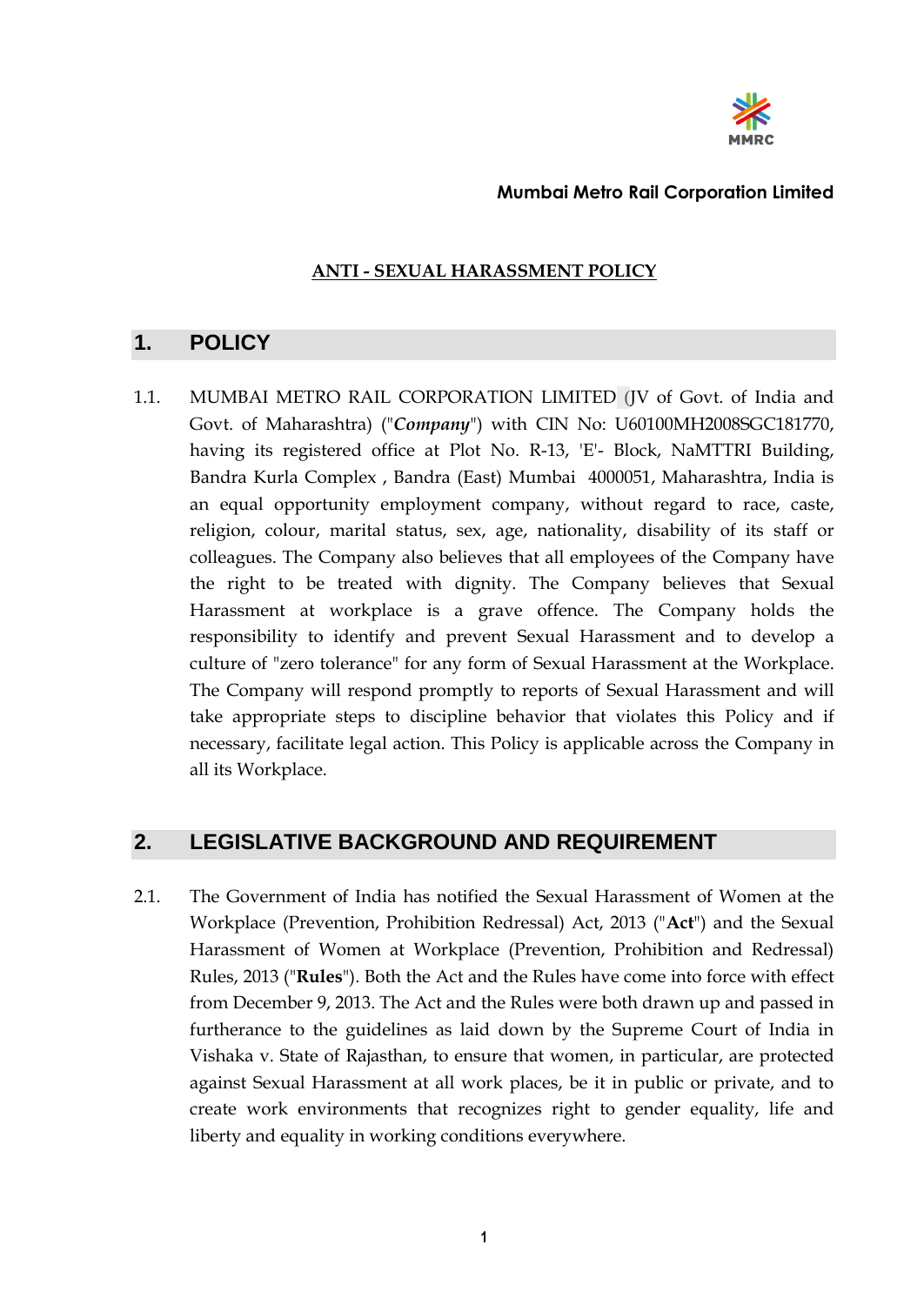

- 2.2. This Anti-Sexual Harassment Policy gives effect to the legal provisions contained in the Act and the Rules relating to protection against Sexual Harassment at Workplace and for establishing the necessary mechanisms for redressal of complaints of Sexual Harassment and for matters connected therewith or incidental thereto.
- 2.3. In order to comply with the provisions of the Act, every organization has to formulate and implement an Anti- Sexual Harassment Policy ("*Policy*").
- 2.4. This Policy is meant to educate the Employees about what conduct constitutes Sexual Harassment and has been formulated to prohibit, prevent or deter the commission of acts of Sexual Harassment at workplace, and in the event of such an occurrence, to enable a fair mechanism for dealing with such conduct.

## **3. SCOPE AND EFFECTIVE DATE**

- 3.1. This Policy is a policy for the protection of women.
- 3.2. This Policy extends to all Employees of the Company whether permanent, temporary, on training and on contract and is deemed to be incorporated in the service conditions of all Employees. It also extends to outsiders who come in contact of the Employees of the Company and who allege that they have been sexually harassed by the said Employee.
- 3.3. The Company will also not tolerate Sexual Harassment of the Employees of the Company, if engaged in by clients or any other business associates.
- 3.4. This Policy shall extend to:
- 3.4.1. All Company-related activities performed at any other site away from the Company's premises;
- 3.4.2. All Employees at Plot No. R-13, 'E'- Block, NaMTTRI Building, Bandra Kurla Complex , Bandra (East) Mumbai 4000051, Maharashtra, India (whether in the office premises or outside while on assignment). All Company's offices situated in India; or other premises where the Company's business is conducted in respect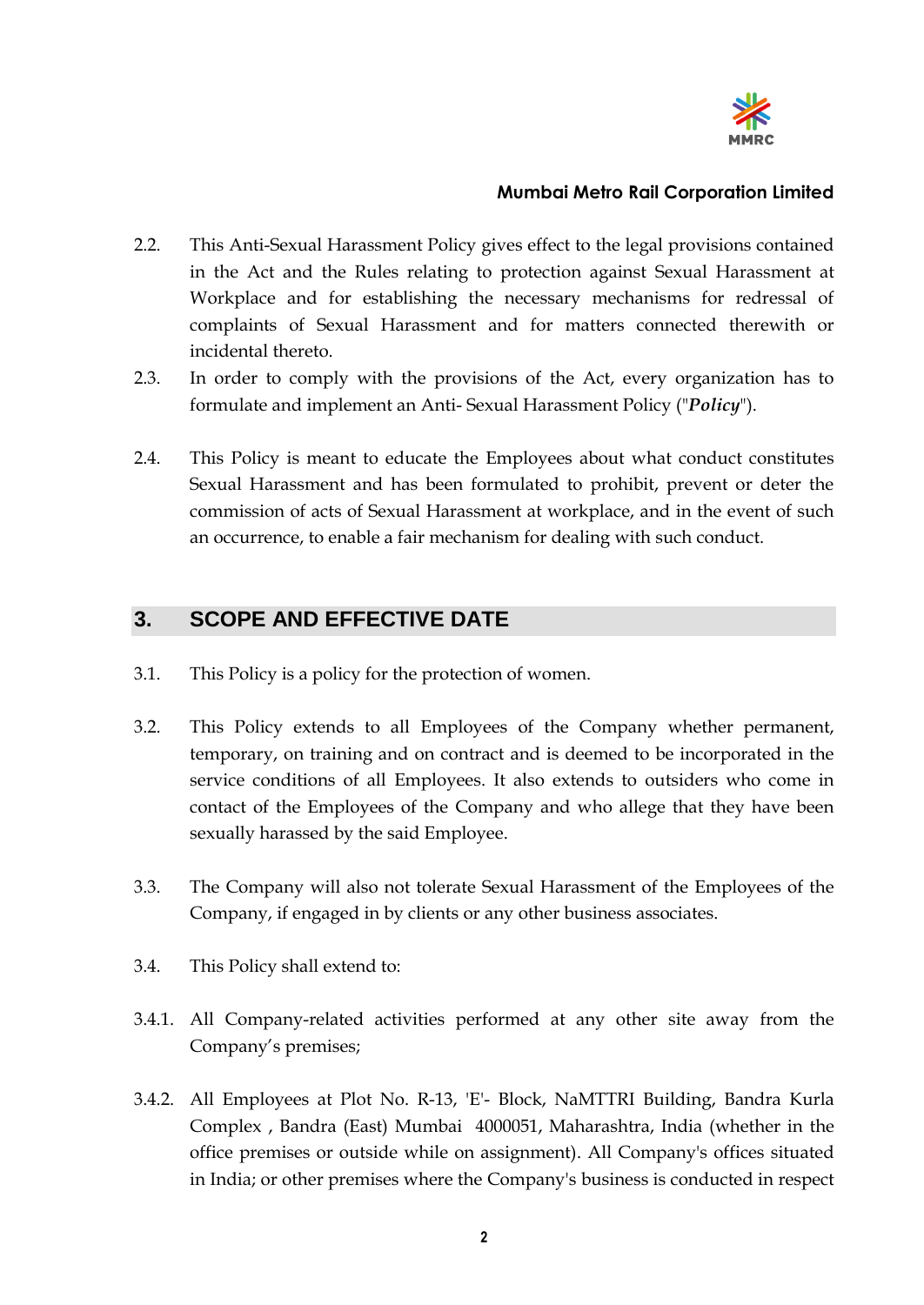

of Sexual Harassment occurrences at the Workplace (*as defined herein*);

- 3.4.3. Incidents of Sexual Harassment reported by Company's Employee as a result of an act by a third party or outsider while on official duty.
- 3.5. The Company will take all necessary and reasonable steps to assist the affected person in terms of support and preventive action.
- 3.6. This Policy shall come into effect immediately.

### **4. DEFINITIONS**

4.1. Except where the context otherwise requires, the following words and expressions shall have the following meanings:-

"*Sexual Harassment*" includes any one or more of the following unwelcome acts or behavior (whether directly or by implication):

- (i) Physical contact and advances; or
- (ii) A demand or request for sexual favors; or
- (iii) Making sexually colored remarks; or
- (iv) Showing pornography; or
- (v) Any other unwelcome physical, verbal or non-verbal conduct of a sexual nature.

Additionally, any of the following, in relation to or connected with the above, will constitute sexual harassment:

- (i) Implied or explicit promise of preferential treatment in her employment ; or
- (ii) Implied or explicit threat of detrimental treatment in her employment; or
- (iii) Implied or explicit threat about her present or future employment status; or
- (iv) Interference with her work or creating an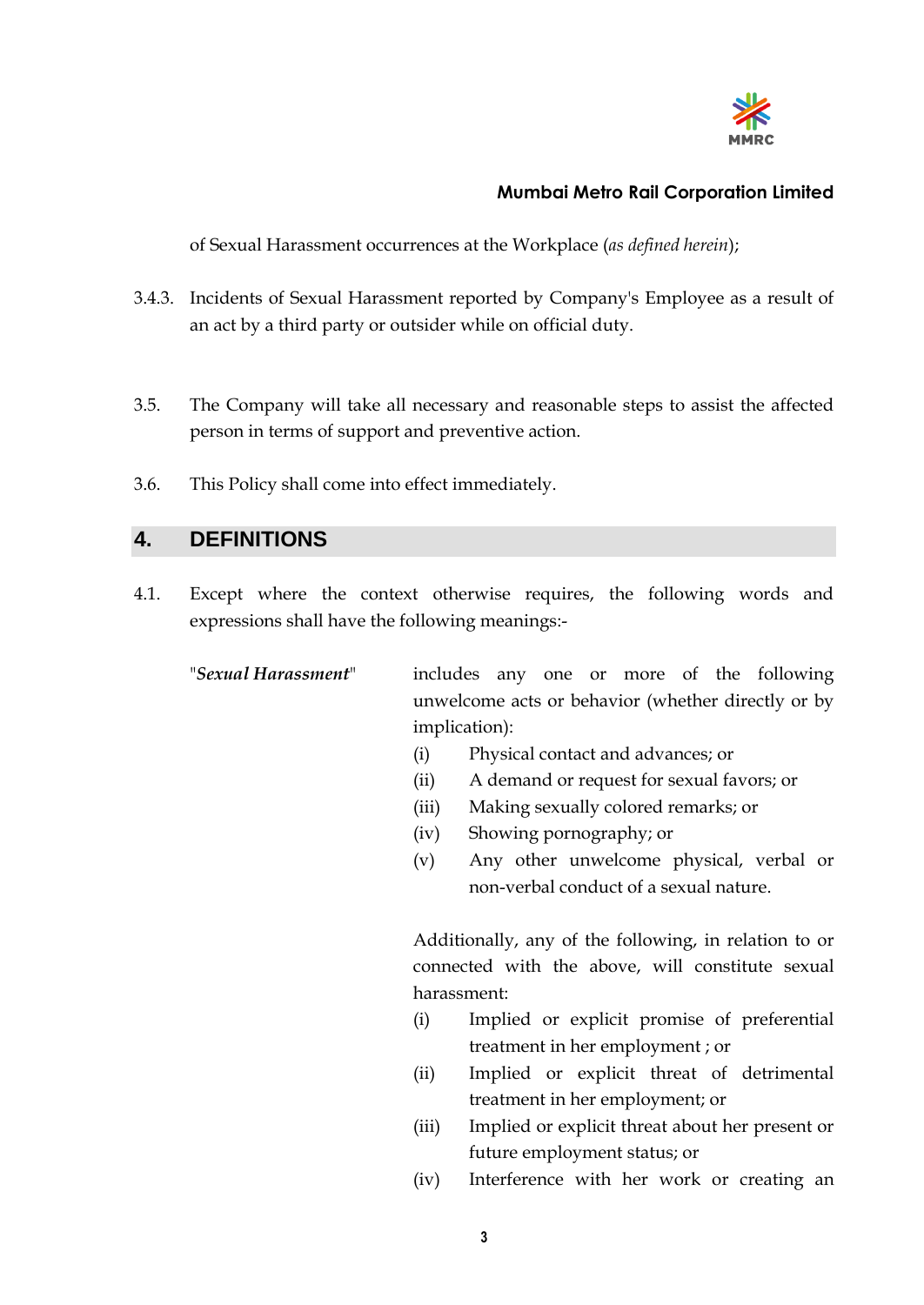

intimidating or offensive or hostile work environment for her; or

- (v) Humiliating treatment likely to affect her health or safety.
- "*Employee*" for the purpose of this Policy, means and includes any person hired by the Company, whether as a consultant or as an employee on the rolls of the Company who is employed for any work on regular, temporary, ad-hoc or daily wage basis, directly or through an agent, including a contractor, with or, without the knowledge of the Company's management, whether for remuneration or not, or working on voluntary basis or otherwise, whether the terms of employment are express or implied and includes a co-worker, a contract worker, probationer, trainee, apprentice, article clerk or called by any other such name.

#### "*Workplace***"** shall include:

(i) Plot No. R-13, 'E'- Block, NaMTTRI Building, Bandra Kurla Complex , Bandra (East) Mumbai 4000051, Maharashtra, India and/or (ii) Any place visited by an Employee of the Company, arising out of or during the course of discharging the Company's work, including transportation provided by the Company for undertaking such journey.

"*Aggrieved Woman/Victim*" with respect to the Act in relation to the workplace is a woman of any age, whether employed or not, who alleges to have been subjected to any act of Sexual Harassment by the Respondent.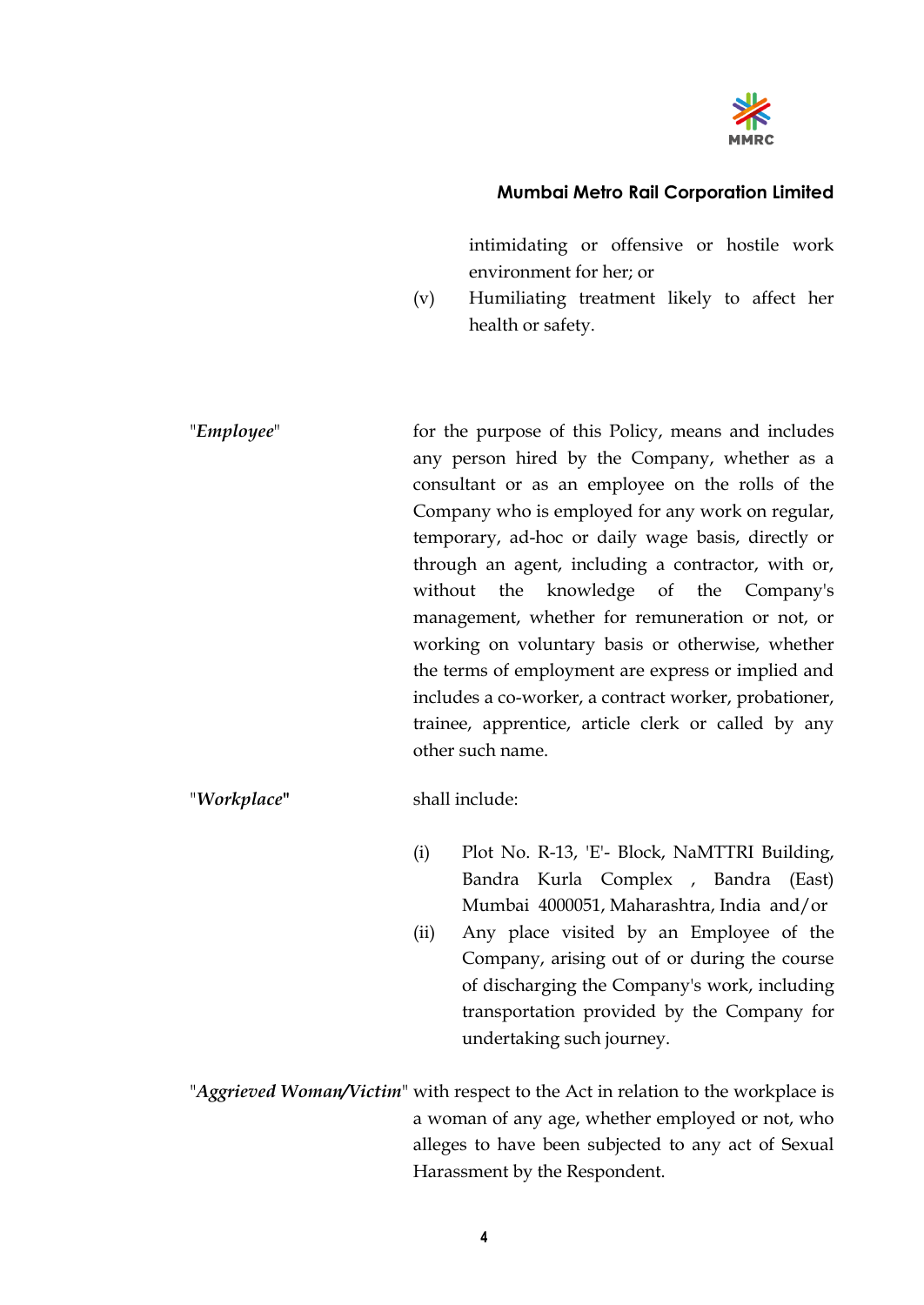

| "Complainant" | shall include Aggrieved Woman/Victim or any other   |
|---------------|-----------------------------------------------------|
|               | person filing the complaint on behalf of the        |
|               | Aggrieved Woman or Victim.                          |
| "Respondent"  | means the person who is alleged or reported to have |
|               | committed an act of Sexual Harassment and against   |
|               | whom the Aggrieved Woman/ Complainant has           |
|               | made a Complaint under this Policy in terms of      |
|               | Section 9 of the Act.                               |
|               |                                                     |
| "Complaint"   | means information, either oral or written, made by  |
|               | the Aggrieved Woman/ Complainant. However,          |
|               | complaint made orally must be reduced in writing    |
|               | with the assistance of the Internal Complaint       |
|               | Committee members.                                  |

## **5. INTERNAL COMPLAINTS COMMITTEE**

- 5.1. An Internal Complaints Committee ("*ICC*") must be constituted, in accordance with the provision of Section 4 of the Act, in every branch or office of the Company, to redress complaints of Sexual Harassment.
- 5.2. An ICC shall consist of:-
- 5.2.1. A presiding officer who shall be a woman employed at Senior Level;
- 5.2.2. Not less than two Members from amongst the Employees preferably committed to the cause of women;
- 5.2.3. One Member from an NGO or association committed to the cause of women or person familiar with the issues relating to the Sexual Harassment.
- 5.3. At least one half of the total Members nominated shall be women. The Presiding Officer and Members shall hold office.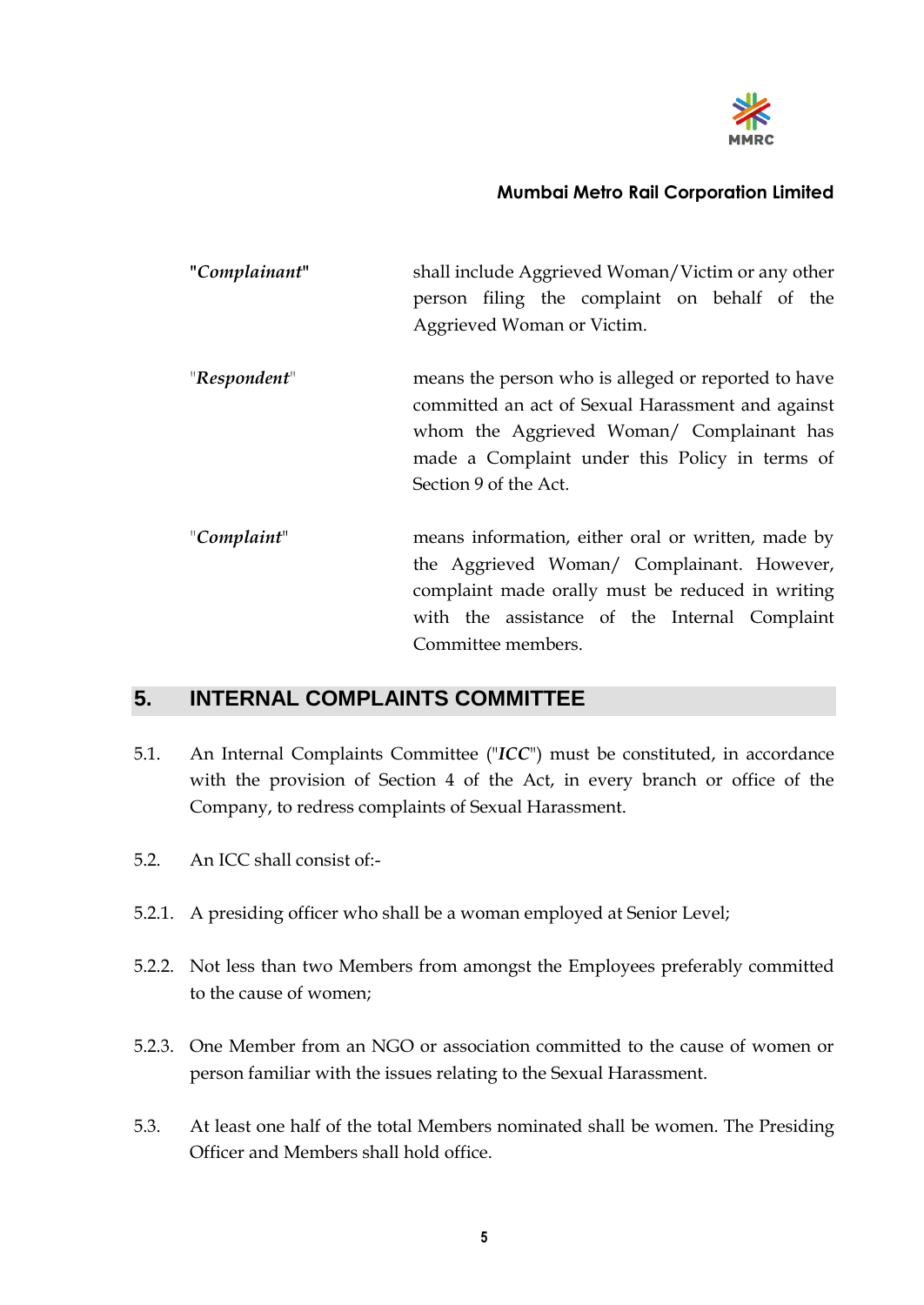

5.4. An order constituting the ICC shall be passed and shall be displayed at any conspicuous place of the Company.

## **6. REDRESSAL PROCESS**

#### 6.1. Complaint

- 6.1.1. Any woman who feels that she is being sexually harassed, directly or indirectly, may submit a Complaint of the alleged incident to any member of the ICC in writing with her signature within three (3) months of occurrence of incident, and in case of a series of incidents, within a period of three (3) months from the date of the last incident. The ICC may, after recording its reasons in writing, extend the time limit if it is satisfied with the circumstances that led to preventing the Complainant from making the Complaint within three (3) months;
- 6.1.2. In case of any difficulty in filing the Complaint in writing, the Presiding Officer/Member of the ICC shall provide reasonable assistance to the Complainant to file a written Complaint;
- 6.1.3. A Complaint may also be made by a legal heir or any of the persons specified under sub section (2) of Section 9 of the Act read with Rule 6 of the Rules, where the Complainant is unable to do so, on account of any kind of incapacity;
- 6.1.4. The Internal Committee shall maintain a register to record the Complaint received by it and keep the contents confidential, except to use the same for inquiry;
- 6.1.5. The Complainant must file six copies of the Complaint along with supporting documents and names and addresses of witnesses;
- 6.1.6. The ICC shall forward one copy of the Complaint to the Respondent within seven (7) working days;
- 6.1.7. The Respondent must file his response to the Complaint along with supporting documents and names and addresses of witnesses, within ten (10) days of receiving the Complaint copy from the ICC. A copy of the said response shall be provided to the Complainant forthwith.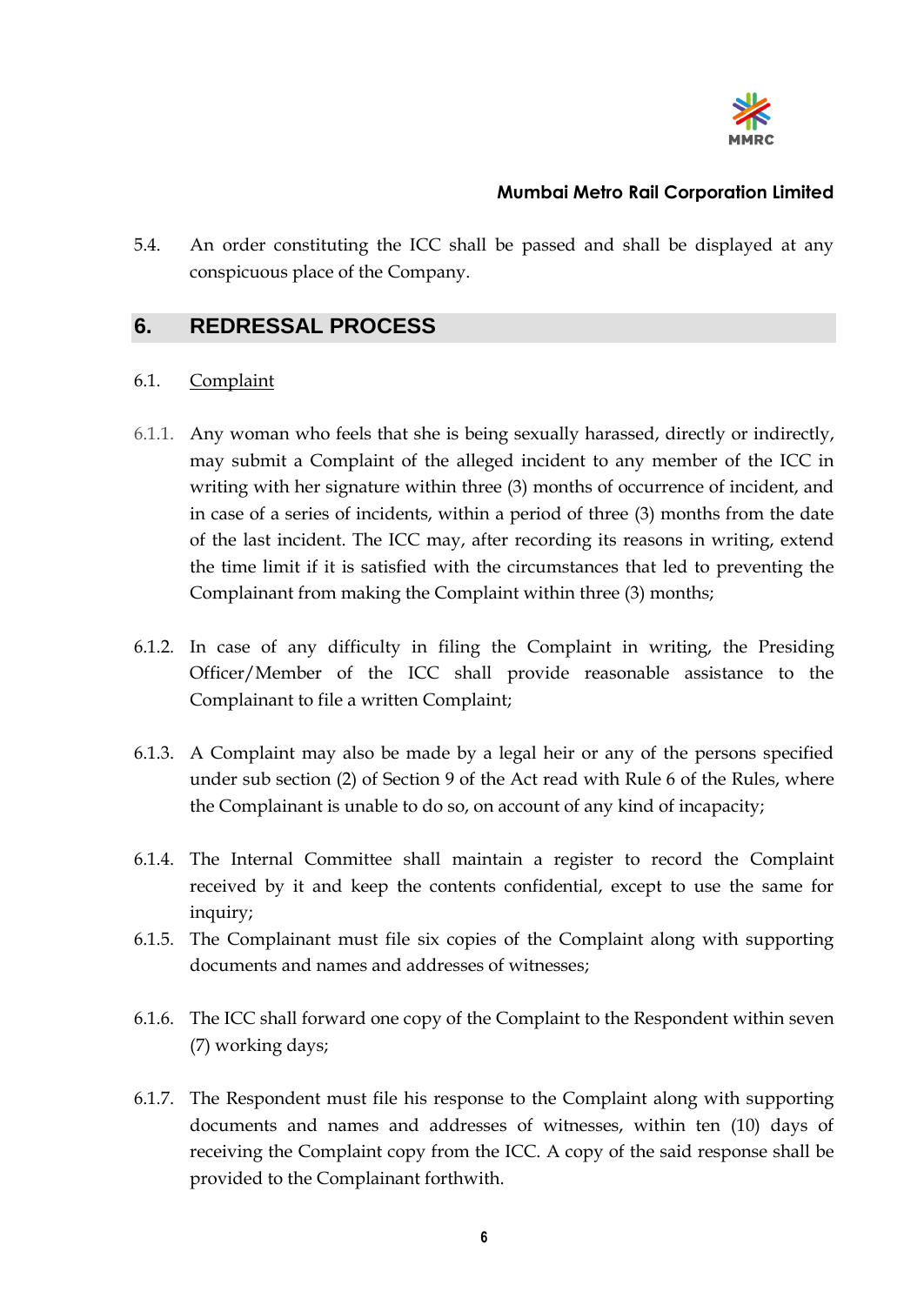

#### 6.2. Settlement through Conciliation

- 6.2.1. At the request of the Complainant the ICC, shall, prior to initiating an inquiry, take steps to settle the matter between the Complainant and the Respondent through conciliation. The ICC shall record the terms of any such settlement reached between the Complainant and the Respondent, and forward the same to the management/employer to take action as recommended;
- 6.2.2. If the Respondent fails to comply with the terms and conditions of the Settlement, the Complainant may inform the ICC of the same for further action, as provided under the Act.

#### 6.3. Inquiry and Action

- 6.3.1. The ICC will make an inquiry into the Complaint in accordance with the principles of natural justice;
- 6.3.2. During the pendency of an inquiry, the ICC shall, on the request made by the Complainant, grant interim relief in accordance with the provision of section 12 of the Act;
- 6.3.3. Where both the Complainant and the Respondent are Employees of the Company, the ICC will give each of them an opportunity of being heard at the time of inquiry, and will make available to each, a copy of its findings enabling them to make representation in respect of such findings, before the ICC;
- 6.3.4. The ICC may terminate the inquiry proceedings or decide ex-parte on the Complaint, if the Complainant or the Respondent does not, without sufficient cause, present himself/herself for three consecutive hearings convened by the ICC;
- 6.3.5. The quorum for convening a meeting of the ICC for the purpose of an inquiry shall be three (3) members of the ICC, including the presiding officer;
- 6.3.6. The ICC shall complete the inquiry within a period of ninety (90) days and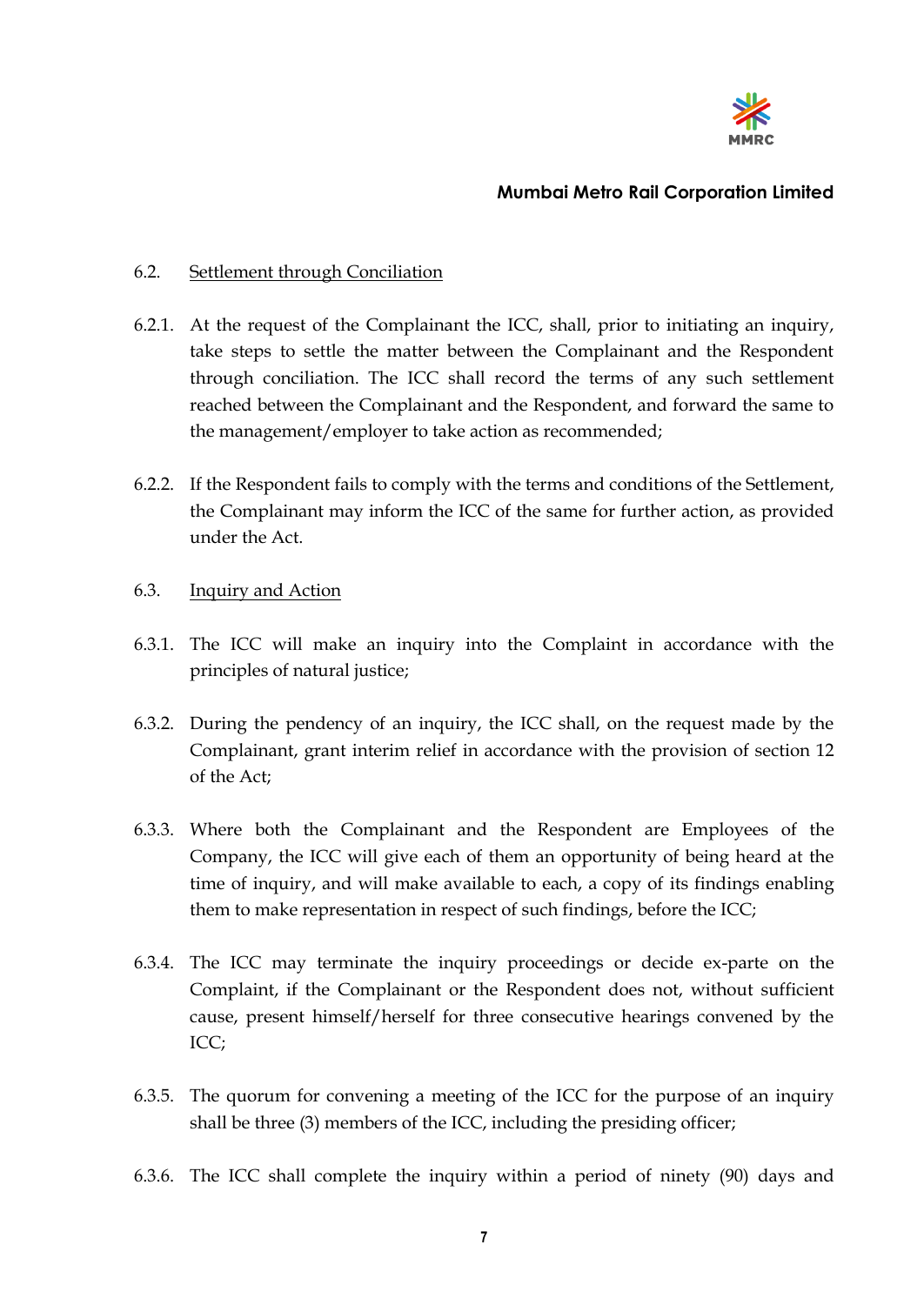

communicate its findings and its recommendations for action to the Company's management in a report, within ten (10) days of completing the inquiry;

- 6.3.7. A copy of the report shall also be made available to the Complainant and the Respondent;
- 6.3.8. The report of the ICC shall be treated as a final report on the basis of which the Respondent can be awarded appropriate punishment straightaway within sixty (60) days of its receipt. In the event the ICC concludes that allegations of Sexual Harassment have been established, it shall in its report to the Company, recommend that action against the Respondent be taken in accordance with the Company's service rules (*if any*) and/or deduct such sum as it considers appropriate from the salary/wages of the Respondent to be paid to the Complainant or any other act in accordance with the provision of the Act. While arriving at the appropriate compensation sum to be paid to the Complainant, the ICC shall have regard to the considerations set out in Section 15 of the Act. The Company's Management will direct appropriate action in accordance with the recommendation proposed by the ICC;
- 6.3.9. In case, the ICC finds the degree of offence to be coverable under the Indian Penal Code, then this fact shall be mentioned in its report and if required appropriate action shall be initiated by the management of the Company or on the request of the Complainant, for making a Police complaint;
- 6.3.10. In the event, the Complaint does not fall under the purview of Sexual Harassment or the allegations are not established, the ICC shall recommend to the Company that no action is required to be taken and close the enquiry by recording reasons in writing;
- 6.3.11. None of the parties can be represented by a lawyer during the proceedings;
- 6.3.12. The ICC shall be governed by the Act and the Rules.

### **7. APPEAL**

7.1. Any person aggrieved by the recommendations or non implementation of the recommendations made by the ICC, may prefer an appeal, in accordance with the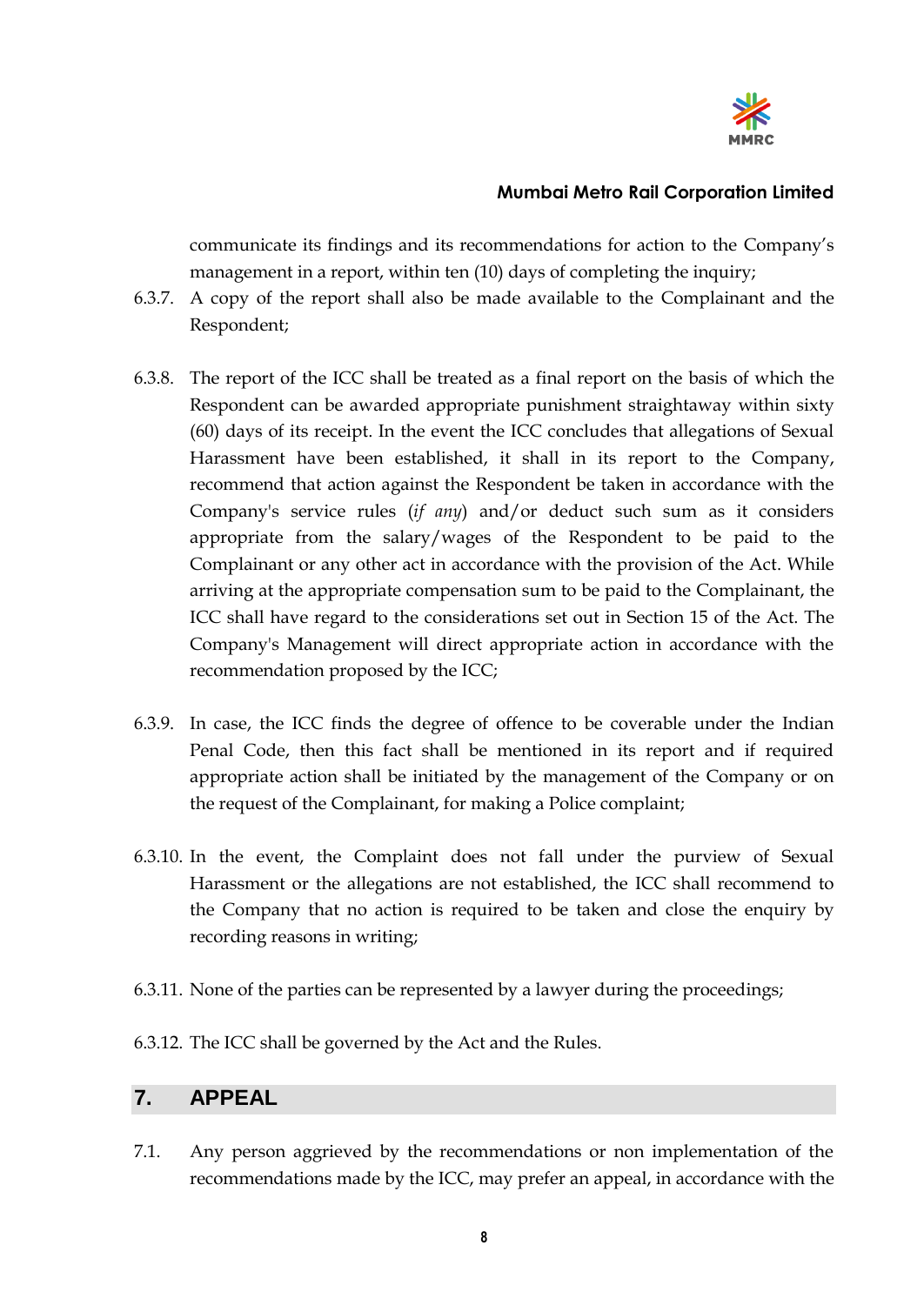

law within ninety (90) days of the recommendations.

## **8. ANNUAL REPORT**

8.1. The ICC shall submit in each calendar year an Annual Report which contains number of cases received, disposed, pending for more than ninety (90) days, number of workshops against sexual harassment carried out and nature of action taken to the Company and the district officer.

## **9. FALSE COMPLAINT/EVIDENCE**

#### 9.1. Duty of good faith

- 9.1.1. ICC shall take action in accordance with the provision of Section 14 of the Act against a Complainant for knowingly or recklessly bringing a false Complaint of Sexual Harassment and false evidence;
- 9.1.2. If on an inquiry, the Complaint is found to be false or malicious, or that a witness has given misleading evidence, the Complainant or the witness, as the case may be, shall be liable for appropriate disciplinary action by the ICC. Such malicious intent must be established after an inquiry;
- 9.1.3. A mere inability or insufficiency to substantiate a Complaint shall not be considered as grounds for taking action.

#### 9.2. Non-Retaliation

9.2.1. No person shall be subject to harassment, intimidation, or retaliation of any kind for having brought a good faith complaint of prohibited harassment.

## **10. CONFIDENTIALITY**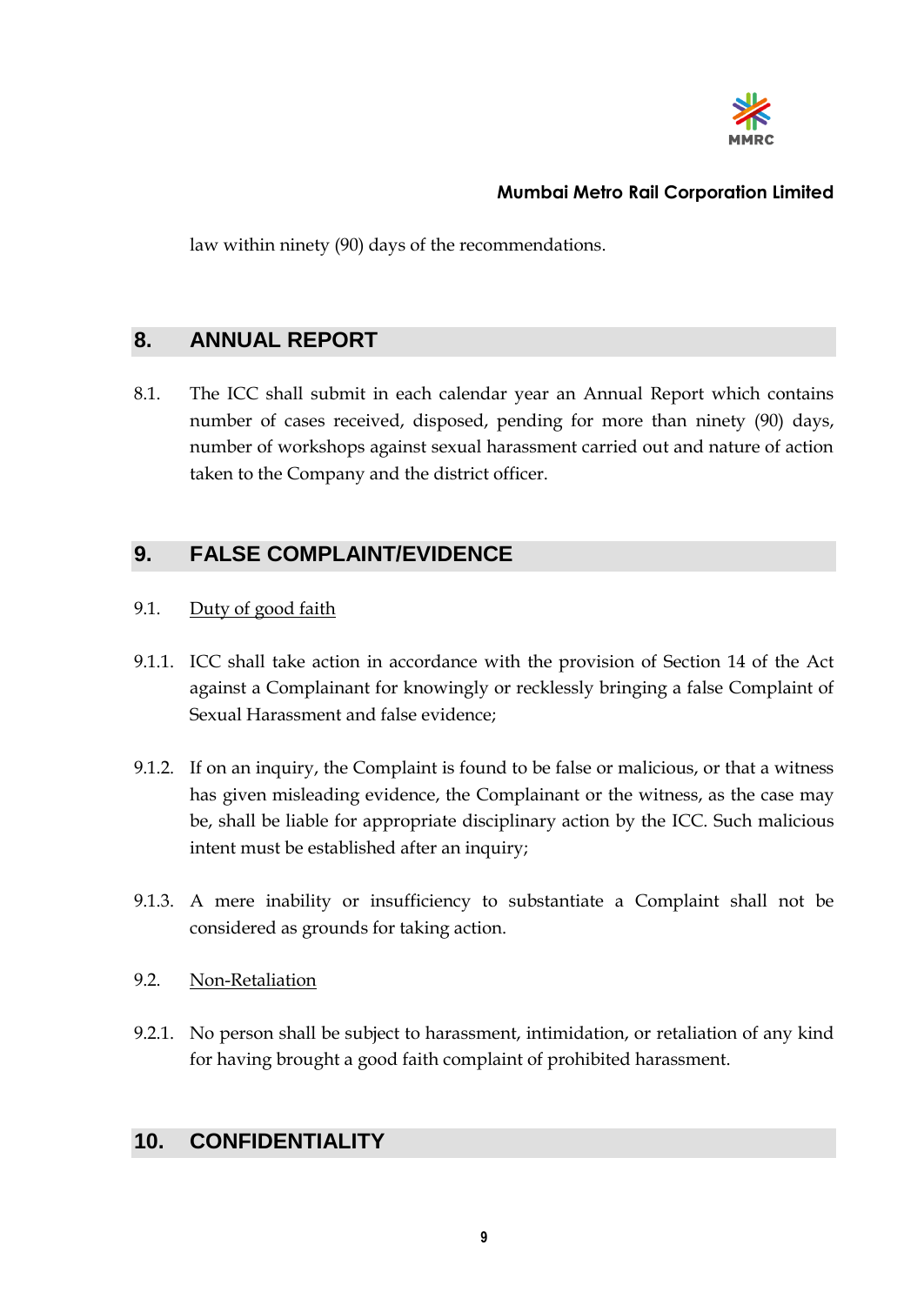

- 10.1. Any and all persons entrusted with the duty to handle or deal with a Complaint, inquiry or any recommendation or action to be taken under the Act, Rules and this Anti-Sexual Harassment Policy shall not disclose the name, address, identity or any other particulars that can in any way reveal the identity of the Complainant and the witnesses or the Respondent to the public or media.
- 10.2. In case of any violation, the concerned person shall be liable for penalty in accordance with the provisions of the service rules applicable to the said person or where no such service rules exist, in such manner as may be prescribed by law.

### **11. Roles and Responsibilities**

- 11.1. The management shall provide all necessary assistance for the purpose of ensuring full, effective and speedy implementation of this Anti-Sexual Harassment Policy.
- 11.2. The Company shall provide safe working environment at the Workplace which shall include safety from the persons coming into contact at the Workplace.
- 11.3. Where Sexual Harassment occurs as a result of an act or omission by any third party or outsider, the ICC and the Company shall take all steps necessary and reasonable to assist the affected person in terms of support and preventive action.
- 11.4. The ICC shall prepare a report on all Complaints at the end of the year for submission to Company's management and the Company shall submit the same to the district officer.
- 11.5. It is both, the duty and obligation of the Company to provide necessary communication and training with respect to this Policy.
- 11.6. The Company shall ensure that this Policy is communicated, explained and handed over at the time of induction of every new joinee.